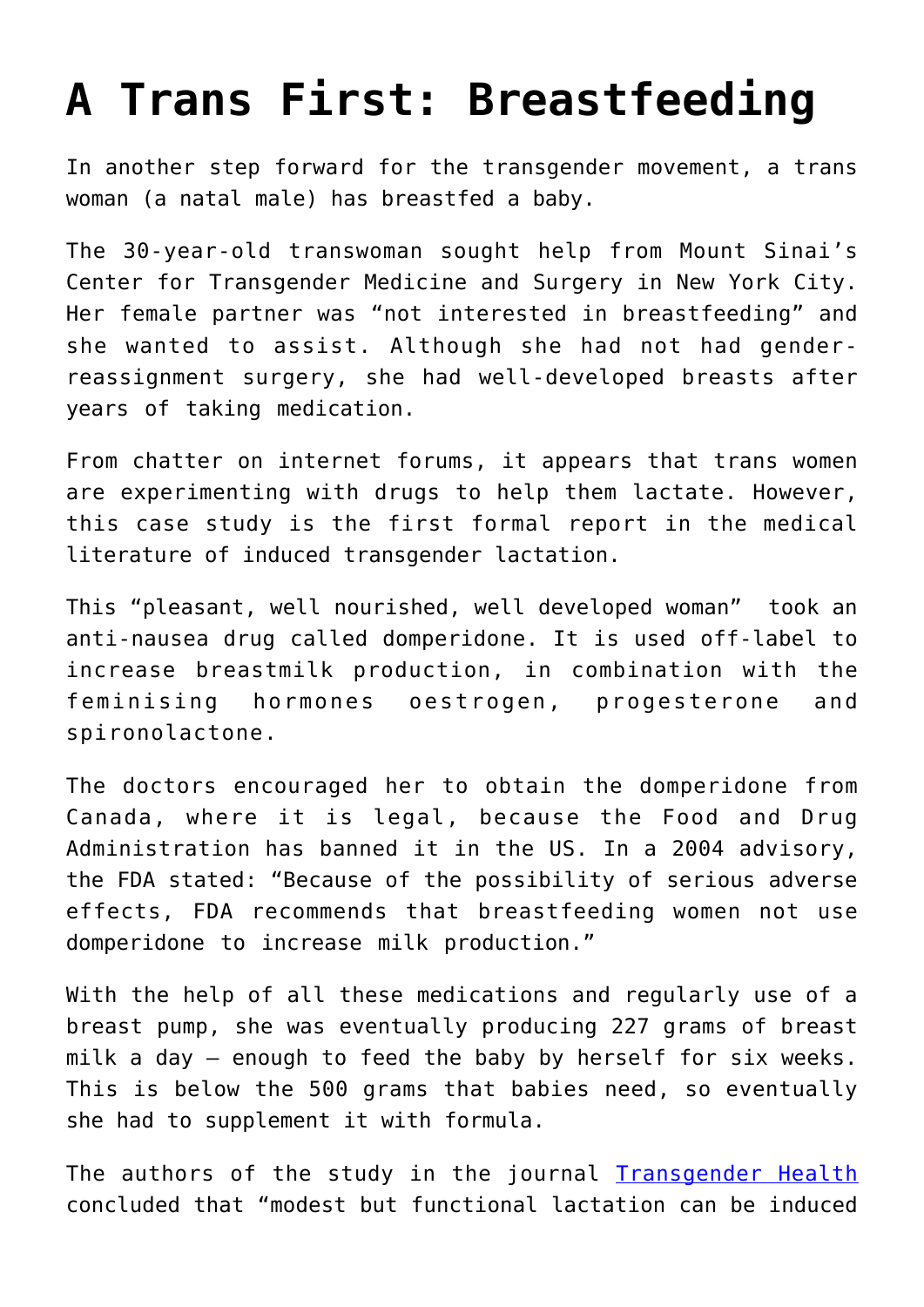in transgender women".

"This is a very big deal," says Joshua Safer of Boston Medical Center, told [New Scientist](https://www.newscientist.com/article/2161151-transgender-woman-is-first-to-be-able-to-breastfeed-her-baby/). "Many transgender women are looking to have as many of the experiences of non-transgender women as they can, so I can see this will be extremely popular."

While this development was greeted with great enthusiasm as a symbol of transgender progress, less attention was paid to its safety.

Domperidone is associated with cardiac arrhythmias, cardiac arrest, and sudden death when used intravenously. There are also reports that spironolactone, a drug which is used to suppress male hormones in men who want to become women, is associated with tumours in rats, although the American Academy of Pediatrics believes that it is compatible with normal breastfeeding.

Breastmilk is a powerful influence on a baby's development, including its IQ. The safety factor and the psychological consequences of a man feeding a baby, especially a biological father pumped full of drugs, are unknown.

Is this really a "big deal", or in the words of the New York Times, "a next major stage in transgender parenthood"?

As a public relations stunt for the transgender movement, yes.

Breastfeeding is a powerful symbol of nurturing motherhood. If some natal men are capable of doing this, it's easier to claim that masculinity and femininity are incoherent concepts.

But it's not a "big deal" for the children.

The welfare of the child was overshadowed by the satisfaction of the transgender in the case report. But think for a moment. A baby feeding on milk filled with feminising hormones expressed by a male body after taking an illegal drug may be